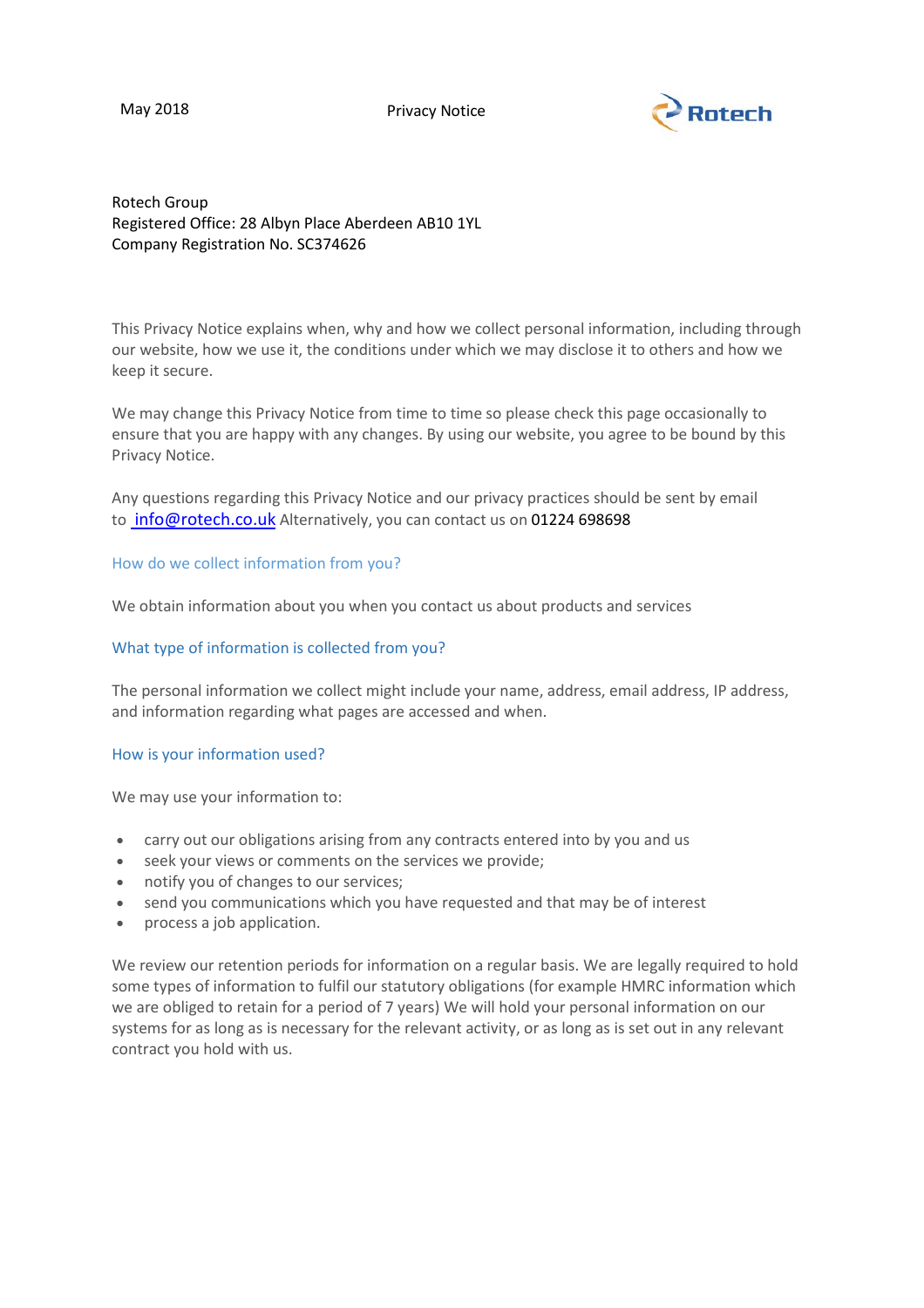

### Who has access to your information?

We will not sell or rent your information to third parties. We will not share your information with third parties for marketing purposes.

### Third Party Service Providers working on our behalf

We may pass your information to our third-party service providers, agents, subcontractors and other associated organisations for the purposes of completing tasks and providing services. When we use third party service providers, we disclose only the personal information that is necessary to deliver the service. In such cases, we have an agreement in place that requires third parties to keep your information secure and not to use it for their own direct marketing purposes unless you have requested us to do so, or we are required to do so by law, for example, by a court order or for the purposes of prevention of fraud or other crime.

### Third Parties we work in association with

We work closely with various third-parties. In some cases, they will be acting as a data controller of your information and therefore we advise you to read their Privacy Notice. These third-parties will share your information with us which we will use in accordance with this Privacy Notice.

We may transfer your personal information to a third-party as part of our business management and if we are under a duty to disclose or share your personal data in order to comply with any legal obligation or to enforce or apply our terms of use or to protect the rights, property or safety of our customers. However, we will take steps with the aim of ensuring that your privacy rights continue to be protected.

#### Your choices

We will not contact you for marketing purposes by email, phone or text message unless you have given your prior consent. We will not contact you for marketing purposes by post if you have indicated that you do not wish to be contacted. You can change your marketing preferences at any time by contacting us by email: [info@rotech.co.uk](mailto:info@rotech.co.uk) or telephone on 01224 698698

#### How you can access and update your information

The accuracy of your information is important to us. We expect you to inform us of any changes to be made. You have the right to ask for a copy of the information Rotech Group Ltd. hold about you. You also have the right to withdraw consent for us to process personal data by contacting us at the address above or via email to [info@rotech.co.uk](mailto:info@rotech.co.uk)

#### Security precautions in place to protect the loss, misuse or alteration of your information

Non-sensitive details (your email address etc.) are transmitted as part of day to day business and this can never be guaranteed to be 100% secure. As a result, while we strive to protect your personal information, we cannot guarantee the security of any information you transmit to us and you do so